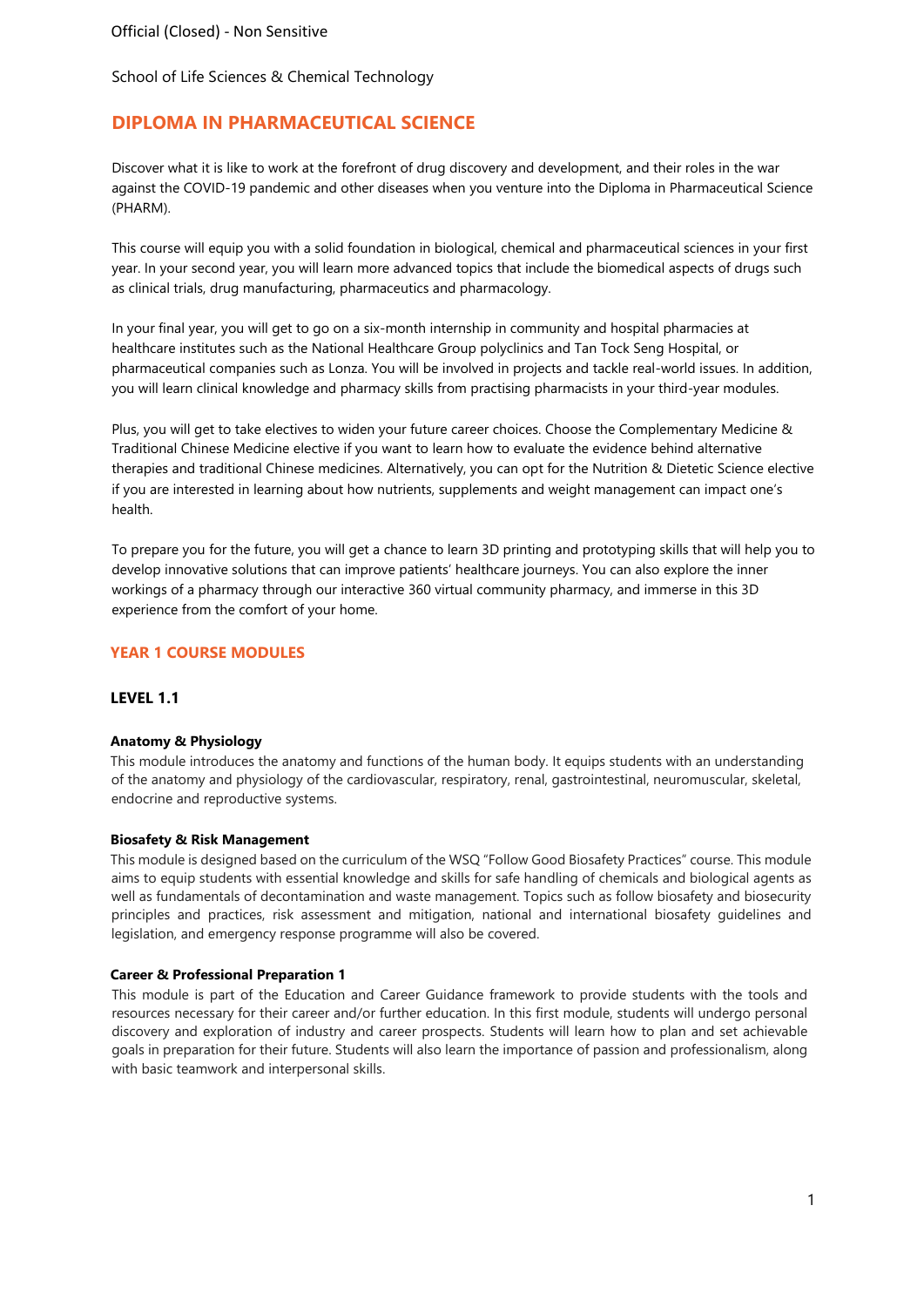### **Fundamentals in Pharmaceutical Science**

This module introduces students to pharmaceuticals and the roles, responsibilities and job scopes of pharmacy technicians and other jobs related to pharmaceutical sector. The module provides a foundation for subsequent modules in the course. Introductory topics on pharmacology, pharmaceutical science, pharmacy laws and pharmaceutics will be covered. Students will also learn how to perform pharmaceutical calculations to determine dosage.

### **Organic & Biological Chemistry**

In this module, students are introduced to the chemistry of hydrocarbons, alcohols, amines, aldehydes, ketones, carboxylic acids and their derivatives. The structures, functions and chemical reactions of biological molecules, including carbohydrates, lipids and proteins and their derivatives are also covered.

### **LEVEL 1.2**

### **Biostatistics**

This module is designed to provide students with basic statistical skills to analyse and interpret simple biological, pre-clinical and clinical data. The basic statistical skills covered are descriptive statistics, data distribution, set sample size, measurement of central tendency, scatter diagram, cluster analysis, and simple linear correlation and regression analysis for linear data. Students will learn about the presentation of data in graphical forms using Microsoft Excel, including selection and preparation of different types of graphs, how to write titles and legends, and the interpretation of results and draw conclusions.

### **Cell Biology**

This module provides a fundamental overview of cellular systems specifically eukaryotes and prokaryotes. There will also be an introduction to pathogenic microorganisms, including bacteria, fungi and viruses. Topics include the fundamental chemicals of life, structure and function of cells and organelles, cell division, cytogenetics, DNA structure, cell communication, principles of hereditary, apoptosis and cancer.

### **Inorganic & Physical Chemistry**

The module covers the structure of matter, chemical bonding, thermochemistry, chemical equilibria, kinetics, electrochemistry and redox reactions, transition metal chemistry, and chemistry of solutions, including acids, bases and buffers, polarity and solubility.

### **Mathematics**

This module provides students with a fundamental analytical knowledge of mathematics essential for the study of pharmaceutical and life science. The rules of conversion of one unit of measurement to another as well as basic mathematical operations will be covered. Students will also learn the properties governing the operation of polynomial, exponential and logarithmic functions and understand their applications in chemistry and biology.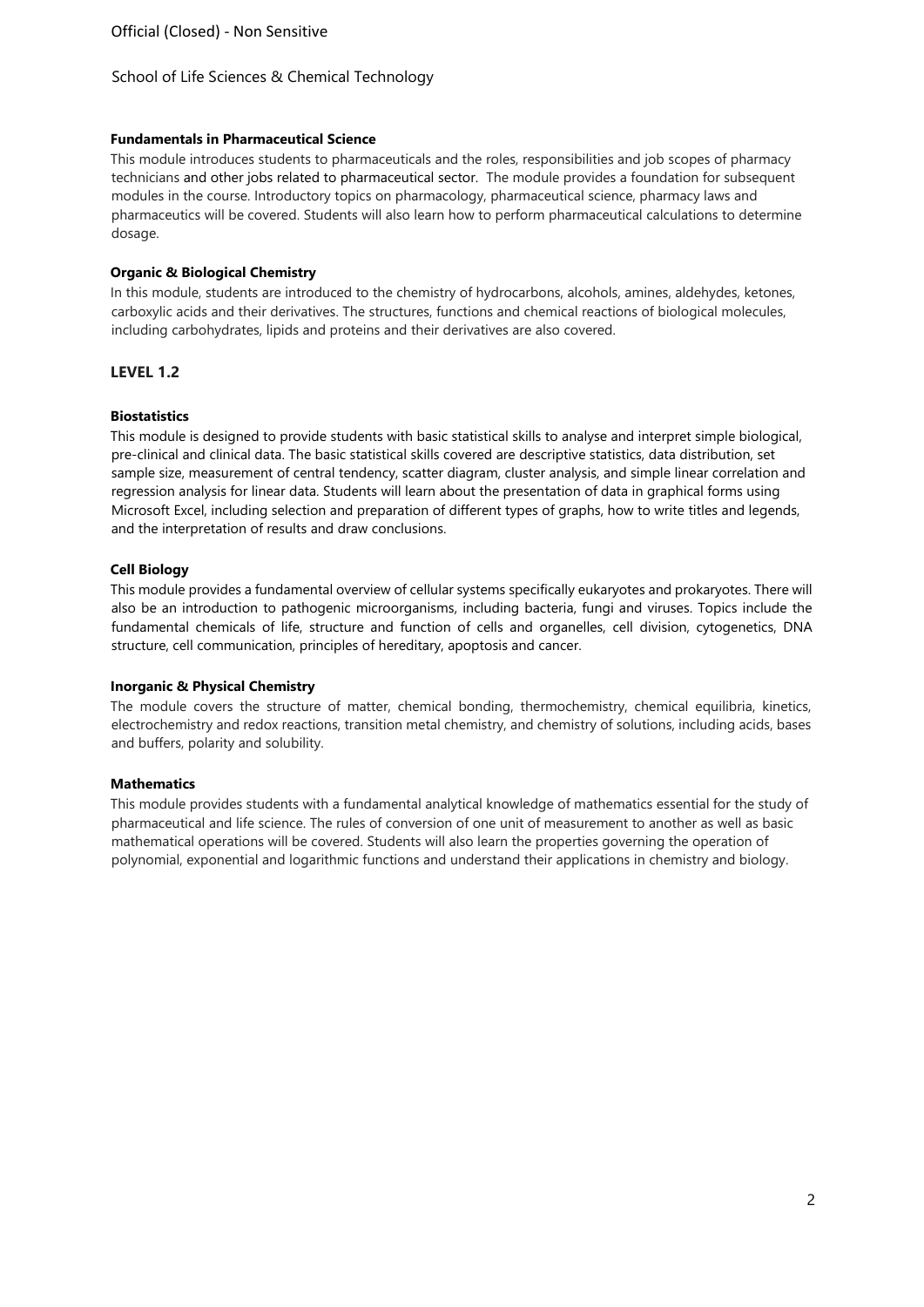# **YEAR 1 COURSE CURRICULUM**

| <b>Module Name</b>                            | <b>Credit Units</b> |
|-----------------------------------------------|---------------------|
| Level 1.1 (19 hours per week)                 |                     |
| Anatomy & Physiology                          | 4                   |
| Biosafety & Risk Management                   | 2                   |
| Level 1.1 (19 hours per week)                 |                     |
| Career & Professional Preparation 1           | 1                   |
| English Language Express*                     | ΝA                  |
| <b>Fundamentals in Pharmaceutical Science</b> | 4                   |
| Innovation Made Possible <sup>^</sup>         | 3                   |
| Organic & Biological Chemistry                | 5                   |
| Level 1.2 (20 hours per week)                 |                     |
| <b>Biostatistics</b>                          | 3                   |
| Cell Biology                                  | 5                   |
| Communication Essentials <sup>^</sup>         | 3                   |
| Health & Wellness <sup>^</sup>                |                     |
| Inorganic & Physical Chemistry                | 5                   |
| <b>Mathematics</b>                            | 3                   |

#### **Notes:**

^ For more details on Interdisciplinary Studies (IS) electives, please log on [to www.np.edu.sg/is](http://www.np.edu.sg/is) \* This module is only offered to students who are weaker in the English Language.

#### **IS Modules**

The School of Interdisciplinary Studies (IS) delivers a broad-based curriculum, which nurtures a new generation of professionals with multidisciplinary skills and an innovative and entrepreneurial spirit to meet the challenges of a knowledge economy. IS offers both prescribed modules and electives to challenge boundaries. Prescribed modules develop students' competencies in core areas such as Communication, Innovation and Enterprise, Culture and Communication, and Personal Mastery and Development, while elective modules provide insights into Arts and Humanities, Business, Design, and Science and Technology.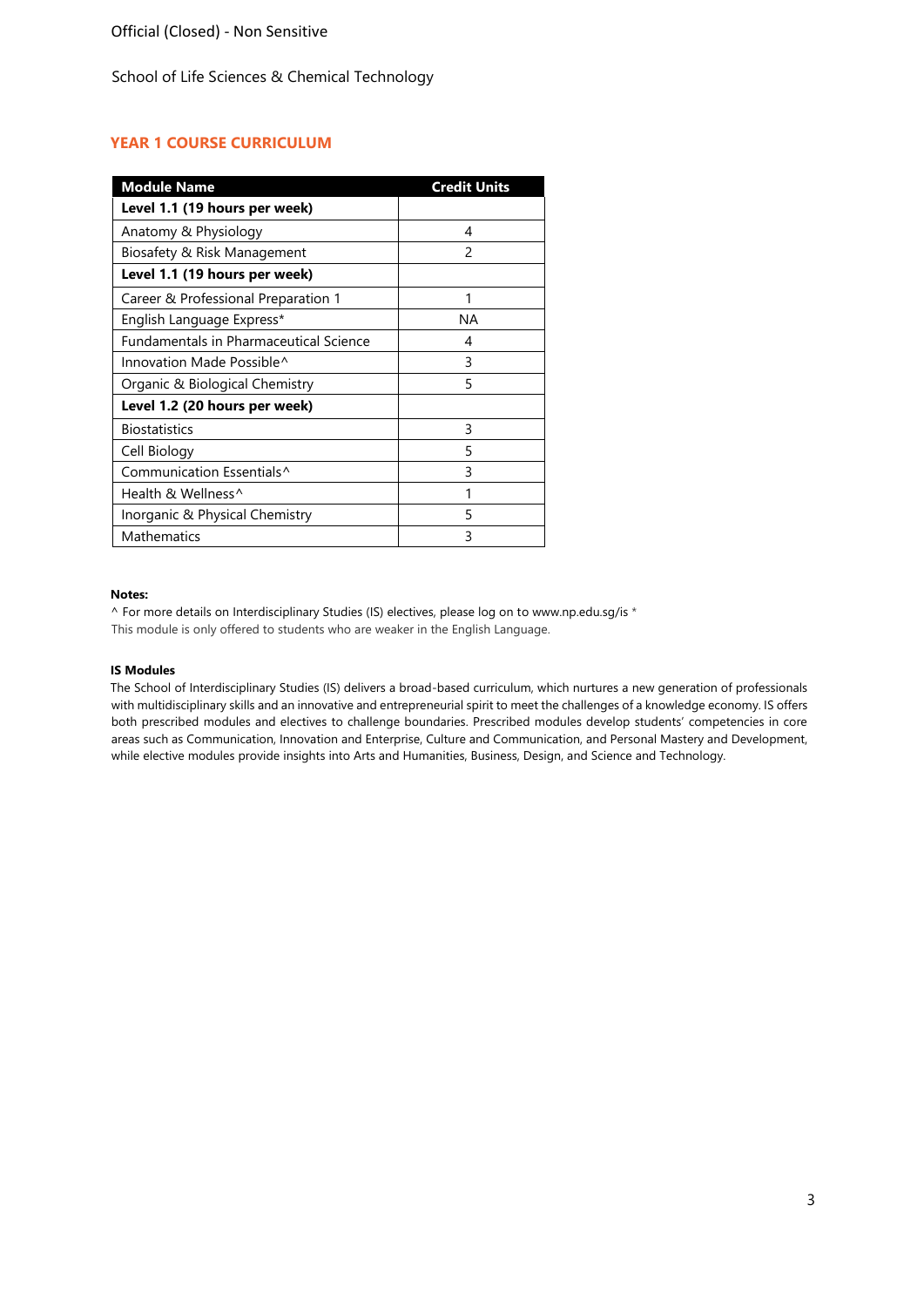Official (Closed) - Non Sensitive

School of Life Sciences & Chemical Technology

# **YEAR 2 COURSE MODULES**

### **LEVEL 2.1**

### **Current Good Manufacturing Practice**

This module aims to equip students with an understanding of current Good Manufacturing Practice regulations for pharmaceuticals and related products. Various aspects, such as attributes of materials, labelling, materials in process, finished pharmaceuticals, manufacturing validation, quality control, personnel and facilities are covered.

#### **Pathology**

This module helps students to understand the causes and mechanisms of diseases. Students will learn about disease processes affecting common organ systems. The mechanisms of disease, natural history and progression and implications for treatment and prevention will be discussed.

#### **Pharmaceutical Analysis**

This module studies modern analytical techniques that are used for the detection, identification and quantitative determination of drugs and related substances. Techniques for the evaluation of analytical data and validation of analytical methods will be discussed.

#### **Pharmaceutics**

This module focuses on the design and formulation of two-phase pharmaceutical products, including suspensions, emulsions and solid pharmaceutical products, and how they relate to absorption and drug delivery routes. Topics include drug formulations, preparation and dispensing of pharmaceuticals, introduction to biopharmaceutics, pharmacokinetics, bioavailability, specialised dosage forms, prodrugs, liposomes, targeted drug delivery, drug stability of various formulations and shelf life.

#### **Pharmacology**

This module covers the basic principles of pharmacology, the mechanism of drug action, dose response relation, adverse reaction, pharmacokinetics (absorption, distribution, metabolism, elimination) and major drug classes.

### **LEVEL 2.2**

### **Applied Biostatistics**

This module covers advanced statistical skills to analyse and interpret a wide range of biological, pre-clinical and clinical data, and preparation of data for scientific presentation. The statistical skills covered are biological experiment design, hypothesis testing, quantitative data analysis by parametric and non-parametric methods, qualitative data analysis by Chi-square and Fisher tests, and simple correlation and regression analysis for non-linear data. The scientific presentation section covers how to organise data, prepare and incorporate statistical results on graphs and interpretation of results.

### **Career & Professional Preparation 2**

This module is part of the Education and Career Guidance framework to provide students with the tools and resources necessary for their further career and/or education. In this module, students will explore basic job search strategies, practice writing effective resumes and cover letters, and learn interview skills. Students will also learn professional and intercultural communication skills to prepare them for a dynamic and diverse workplace.

### **Medicinal Chemistry & Drug Discovery**

The first part of this module highlights the drug discovery process and how compounds are identified and developed into drugs. The second part of the module introduces students to the chemistry of drugs and drug systems, with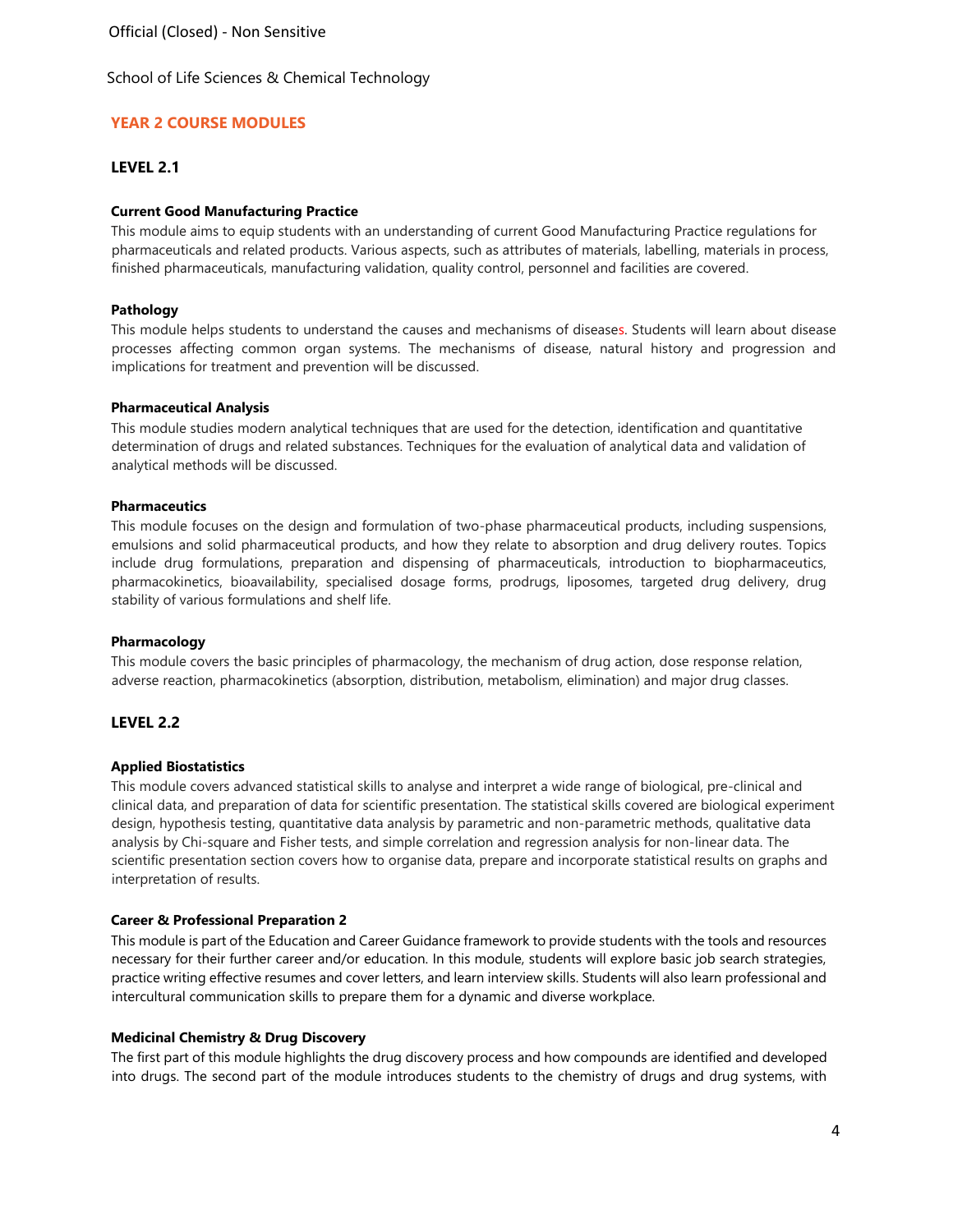Official (Closed) - Non Sensitive

### School of Life Sciences & Chemical Technology

emphasis on heterocyclic chemistry and the major drug classes. They will also learn about the relationship between activity and functional group chemistry, and drug design.

#### **Microbiology & Immunology**

This module covers fundamental knowledge regarding the role of microbial pathogenesis and the role of immune cells in protective immunity against bacterial, viral, fungal and parasitic infections. Topics include mechanisms of disease production, antibiotic resistance, contamination, sterilisation and disinfection, infection control, methods of treatment and prevention of disease, innate and adaptive immune system. Students will gain an understanding in medical microbiology, microbial pathogenesis, functions of the immune system and immunological concepts for the understanding of drugs that target components of the immune system.

#### **Molecular & Cellular Biochemistry**

This module builds upon knowledge covered in foundation modules and encompasses molecular biology, protein structure, and cell function with a focus on cellular metabolism. Students will learn not only how molecules function in healthy cells but also how disruption of their function leads to disease. This module equips students with an understanding of molecular biology, cellular metabolism and biochemical techniques.

### **YEAR 2 COURSE CURRICULUM**

| <b>Module Name</b>                         | <b>Credit Units</b> |
|--------------------------------------------|---------------------|
| Level 2.1 (20 hours per week)              |                     |
| <b>Current Good Manufacturing Practice</b> | $\mathfrak{p}$      |
| Pathology                                  | 3                   |
| <b>Pharmaceutical Analysis</b>             | 5                   |
| Pharmaceutics                              | 5                   |
| Pharmacology                               | 5                   |
| Level 2.2 (20 hours per week)              |                     |
| <b>Applied Biostatistics</b>               | 3                   |
| Career & Professional Preparation 2        | $\mathcal{P}$       |
| Medicinal Chemistry & Drug Discovery       | 3                   |
| Microbiology & Immunology                  | 5                   |
| Molecular & Cellular Biochemistry          | 5                   |
| World Issues: A Singapore Perspective^     | 2                   |

#### **Notes:**

^ For more details on Interdisciplinary Studies (IS) electives, please log on [to www.np.edu.sg/is](http://www.np.edu.sg/is)

#### **IS Modules**

The School of Interdisciplinary Studies (IS) delivers a broad-based curriculum, which nurtures a new generation of professionals with multidisciplinary skills and an innovative and entrepreneurial spirit to meet the challenges of a knowledge economy. IS offers both prescribed modules and electives to challenge boundaries. Prescribed modules develop students' competencies in core areas such as Communication, Innovation and Enterprise, Culture and Communication, and Personal Mastery and Development, while elective modules provide insights into Arts and Humanities, Business, Design, and Science and Technology.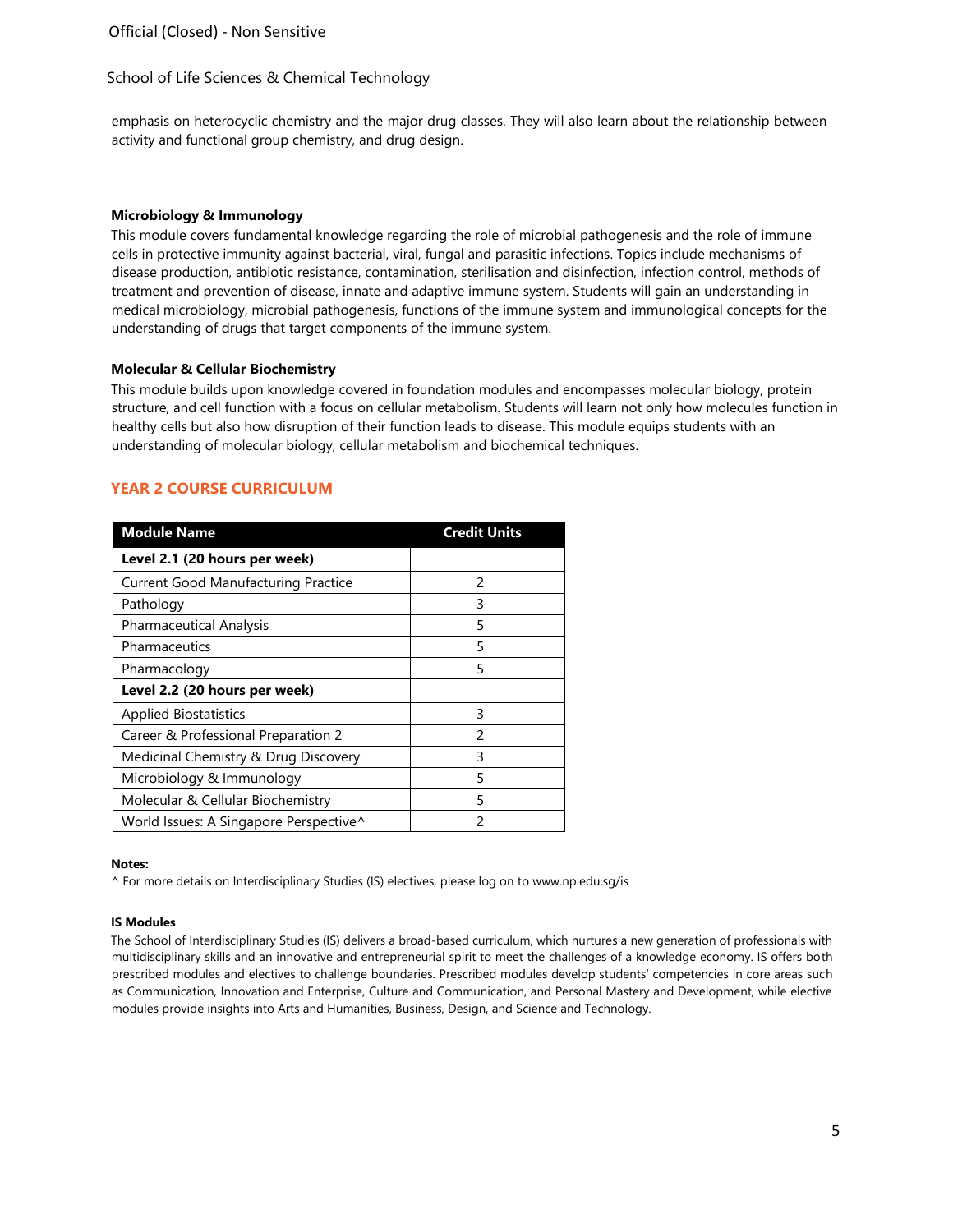# **YEAR 3 COURSE MODULES**

# **LEVEL 3.1**

# **6-Month Internship (Local/Overseas)**

The six-month internship provides students with exposure to the real work environment, providing opportunities to relate and apply the knowledge acquired during the course to work situations and facilitate the transition into the workplace. Clear learning outcomes, close mentorship, meaningful and real work activities allow for structured learning throughout the duration of the internship. Students will be attached to companies in various healthcare and pharmaceutical industries. Students will also have opportunity to go for overseas internships.

# **LEVEL 3.2**

# **Clinical & Pharmacy Practice**

In this module, students will study foundational concepts in patient care, pharmacy law and professional ethics. They will develop effective communication skills for interacting with patients, caregivers and other healthcare professionals. The application of clinical data in interpreting results and the optimisation of drug therapy in a clinical setting will be the focus of the clinical component. The module will also review medication safety and error prevention.

# **Pharmacotherapeutics & Good Dispensing Skills**

In this module, students will study the therapeutic effects of drugs, their mechanisms of action, common doses for disease states, and the concept of rational drug selection. This will be simultaneously integrated with the fundamentals of good dispensing practice. Students will learn how to dispense medications in a safe, timely and effective manner and further develop their competencies in counselling through role play.

# **Pharmacy Management & Logistics**

This module focuses on business aspects relating to the operation of hospital and retail pharmacies. Topics include procurement, logistics and inventory management, business automation, marketing and principles of finance pertaining to the operations of a pharmacy.

# **ELECTIVES: Choose any 1**

# **Complementary Medicine & Traditional Chinese Medicine**

This module describes how philosophies of alternative medicines and therapies are used to complement those of conventional medicine. The mechanism of action, dosage forms and pharmacological aspects of selected complementary medicines and traditional Chinese medicines will be covered, including the responsibilities associated with the sale and marketing of complementary medicines.

# **Nutrition & Dietetic Science**

This module provides students with a basic understanding of nutritional and dietetic concepts, including the role of micro and macronutrients in the diet and their effects on health. Principles of clinical nutrition and dietary requirements for special medical conditions and at different life stages will also be covered. Students will also learn to evaluate evidence behind the use of common nutraceuticals and functional foods for health benefits as well as the regulations associated with the sale and marketing of such therapies.